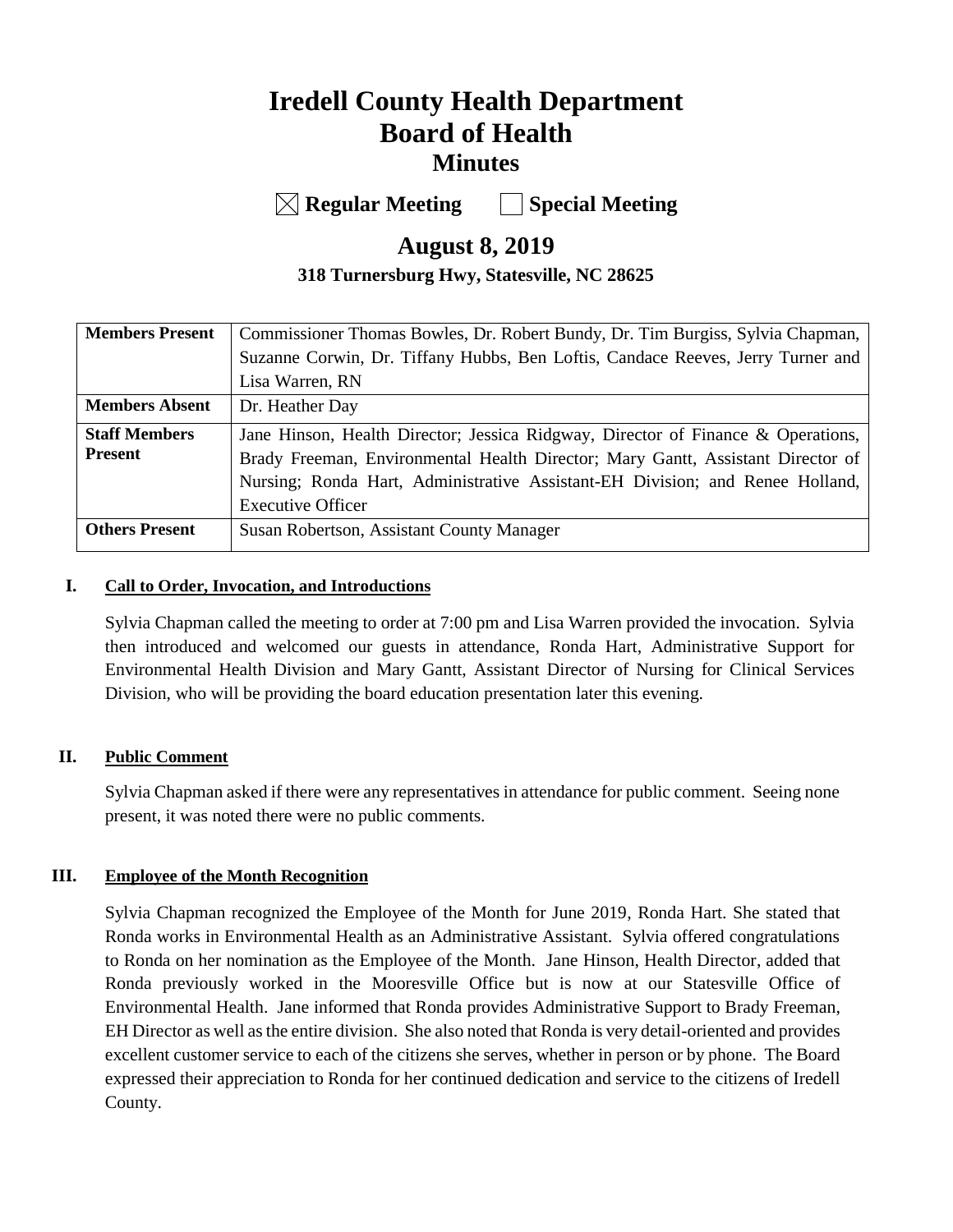Iredell County Health Department Board of Health August 8, 2019 Page 2 of 12

# **IV. Board Education**: Clinical Services Presentation/Medical Section Programs *(See attached slides)*

Mary Gantt, MSN, RN-Assistant Director of Nursing provided a Powerpoint presentation highlighting each program area in the medical section of the Clinical Services Division. Those programs consist of Family Planning, General Clinic & Walk-In Physicals, Immunizations, STD, Maternal Health, Communicable Disease (CD)/Tuberculosis (TB) and Child Health. She then discussed the purpose of each individual program and provided a brief summary of the specific services offered within each of these program areas. She also noted the specific location and days that services are offered at the Statesville and Mooresville sites. She then explained the process to determine eligibility to receive services along with specific criteria requirements for certain programs. She emphasized services can't be denied due to the inability to pay. She also informed that the medical section also provides additional services, some of which are off-site. The additional services offered include the following**:**

- Go to assisted living facilities annually to administer flu vaccine to residents
- Go to the jail to administer Hepatitis A vaccines
- Go to Fifth Street Shelter every 2-3 months to give vaccines, do TB testing and lab testing (HIV, RPR, Hepatitis B & C)
- Go to EMS employee training event to give TB tests \*Currently unable to provide this service due to nationwide testing solution shortage
- Opening TB cases and delivering directly-observed therapy
- Attend outreach events
- Provide OSHA training for all health department personnel

Mary briefly reported on public health law and shared that the General Assembly recognizes a public health system is necessary to ensure that all citizens in the State of North Carolina have equal access to essential public health services. She stated this is outlined in the NC General Statutes, Chapter 130A as noted below**:**

- Prevent health risks and disease
- Identify and reduce health risks in the community
- Detect, investigate, and prevent the spread of disease
- Promote healthy lifestyles
- Promote a safe and healthful environment
- Promote availability and accessibility of quality health care through the private sector
- Provide quality health care services when not otherwise available

Mary then reminded board members of the Health Department's Mission Statement; *Promote and protect community, personal and environmental health*. She stated the medical section team fulfills this mission daily as they serve the clients and citizens of Iredell County by providing excellent customer service and quality medical care.

Mary asked if there were any comments or questions related to the services offered by the clinical services division.

Commissioner Thomas Bowles questioned if we are able to identify the number of homeless children who come to the Health Department for immunizations. Mary responded this information is captured in the system but uncertain of accuracy as the data we receive is based on what is reported by parent or legal guardian completing the demographic information at time of service. Commissioner Bowles stated he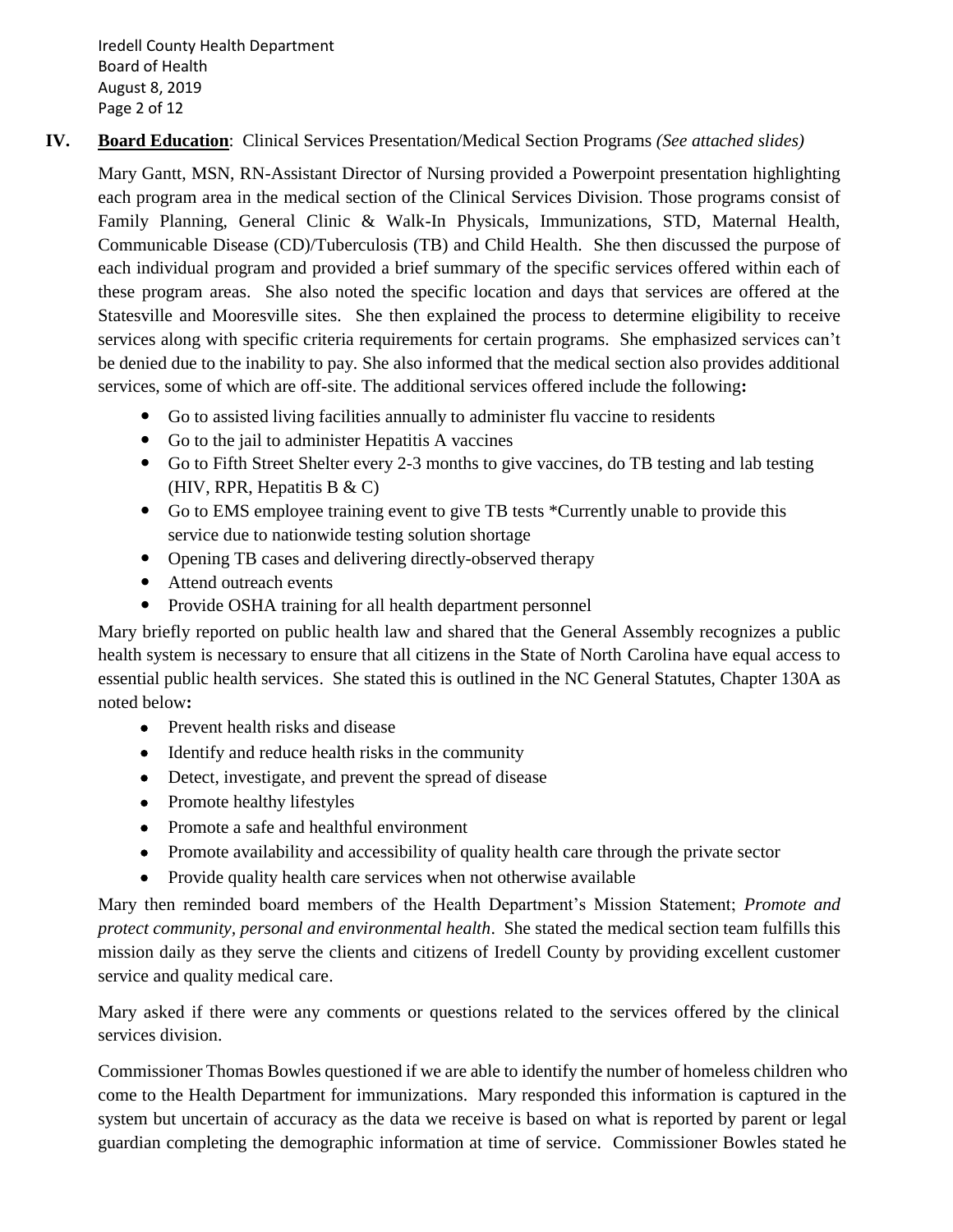Iredell County Health Department Board of Health August 8, 2019 Page 3 of 12

attended a recent School Board Meeting where it was reported there were over 300 homeless children in the Iredell-Statesville School system.

Dr. Rob Bundy referred to the services provided in the Family Planning Program list and questioned who does the IUD. Mary informed this service is completed by the Nurse Practitioner. Dr. Bundy also inquired about the regional vasectomy program and Mary informed these patients are referred to the contract Urologist located in Hickory, NC.

Sylvia Chapman asked if the Health Department offers immunizations required for foreign travel. Mary informed that we currently offer Typhoid and are looking at adding the Yellow Fever.

There were no additional questions or comments noted.

**V. Consent Agenda Items for Action** *(Attachments 1 & 2 from June 2019 Packet; Attachments 1, 2, 3, 4)*

Sylvia Chapman asked the board members if they had reviewed the consent agenda items for approval. She reminded that several action items listed on the consent agenda were from the June 13, 2019 BOH Meeting due to there not being a quorum present. Sylvia then asked if there were any questions or concerns with regards to the items from the April 11, 2019 Board of Health Meeting Minutes *(noted as Attachment 1 from the June Packet);* 2018 CFPT Report *(noted as Attachment 2 from the June Packet)*; 2017 Cause of Death & Age of Child Report *(Attachment 1)*; Approval of June 13, 2019 Board of Health Meeting Minutes *(Attachment 2);* Additional codes and fees for Clinical Services *(Attachment 3);* Amended Fees for FY 19-20 Clinical Services Fee Schedule *(noted as Attachment 4); or* the Budget Amendment to pay back excess reserve funds for Care Coordination for Children (CC4C) and Obstetric Care Management (OBCM) programs *(noted as Handout – Approved by BOC on 7/16/19).*

There were no questions or comments noted. Sylvia Chapman then asked for a motion to approve the consent agenda items.

*A motion to approve the Consent Agenda items was made by Dr. Tiffany Hubbs and seconded by Lisa Warren. Voting: Ayes- 10 ; Nays- 0.*

# **VI. Items for Discussion and Action**

### **a. Request Approval of BOH By-Laws and Operating Procedures** *– (Attachment 12 from the April 2019 Packet)*

Sylvia Chapman presented the proposed BOH By-Laws and Operating Procedures for the upcoming fiscal year. She reminded the Board members that a draft copy of this document was mailed in the April 2019 packet for review. Sylvia informed members of the board that this document had previously been reviewed for approval by County Attorney, Lisa Valdez. She noted there were no revisions made to this document since last approved in 2018.

Sylvia Chapman then asked if there were any recommendations, questions or comments in regards to the proposed 2019-20 BOH By-Laws & Operating Procedures. Hearing none, Sylvia then asked for a motion to approve the 2019-20 BOH By-Laws & Operating Procedures.

*A motion to approve the 2019-2020 BOH By-Laws and Operating Procedures was made by Candace Reeves and seconded by Sue Corwin.* 

*Voting: Ayes- 10 ; Nays- 0.*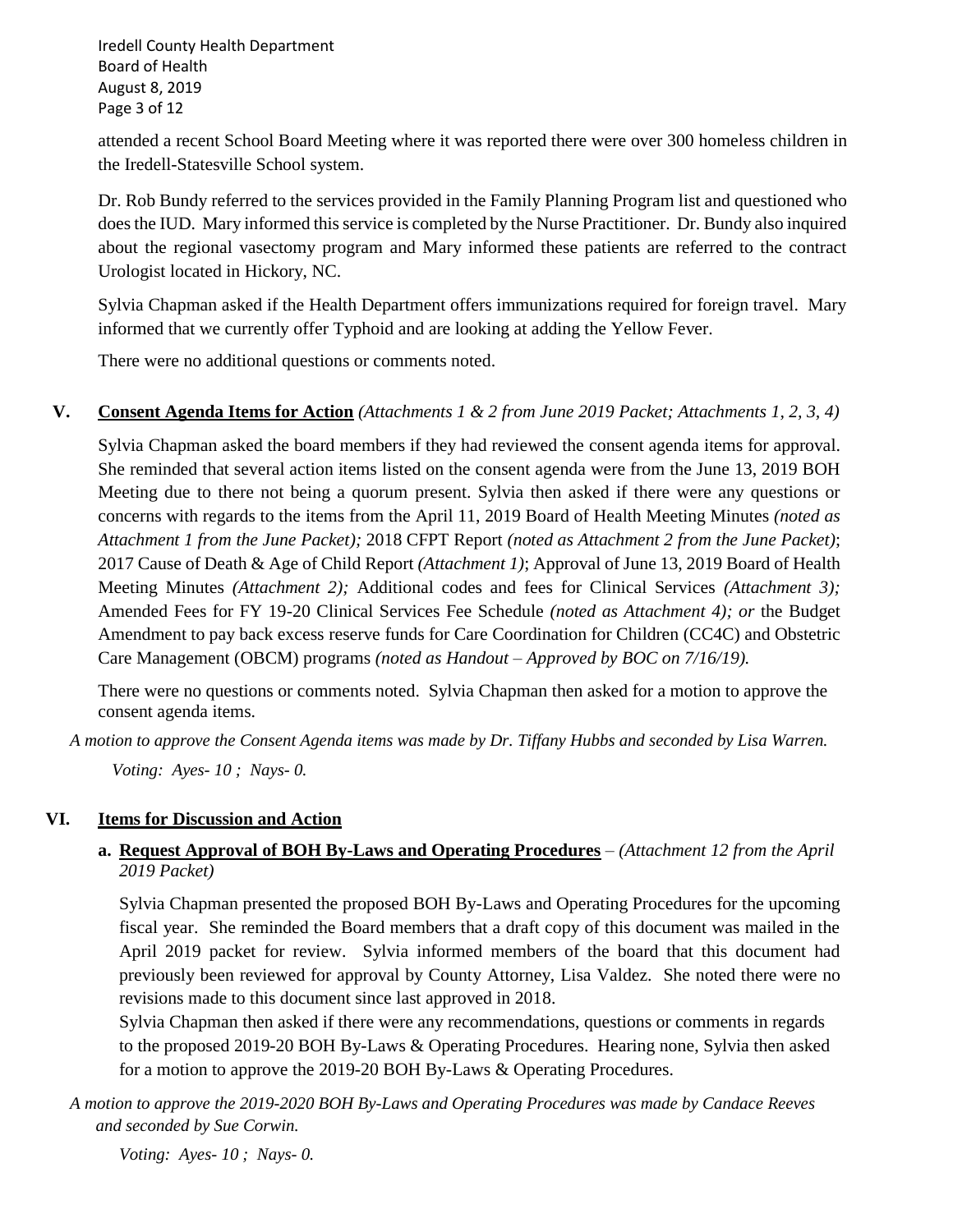Iredell County Health Department Board of Health August 8, 2019 Page 4 of 12

### **b. Request Approval of Health Director's Job Description –** *(Attachment 4 – Sylvia Chapman)*

Sylvia Chapman informed that as a requirement for re-accreditation, the local board of health shall assure the development, implementation and evaluation of local health services and programs that protect and promote the public's health. She stated to meet this requirement, the board of health must review and approve the job description of the local health director once a year**. (37.4)** Sylvia then referred to a copy of the job description labeled as Attachment 4 in the packet. She reported there were no revisions noted.

Sylvia Chapman asked if there were any questions regarding the Health Director's Job description or if there were any changes or revisions to be made. There were no questions, changes or revisions noted regarding the Health Director's job description.

*A motion to approve the Health Director's Job Description was made by Sue Corwin and seconded by Dr. Tim Burgiss.*

 *Voting: Ayes-10 ; Nays- 0.* 

**c. Request Approval of Budget Amendment for Purchase of VoIP System** – *(Handout A – Jessica Ridgway)* Jessica Ridgway reported that the Health Department is requesting approval of a budget amendment

in the amount of \$98,120.06 using Medicaid Max funds to purchase a Voice over Internet Protocol (VoIP) phone system plus annual maintenance fees, starting in September 2020, to replace our outdated telephone system. She stated this request is based upon a recommendation from County ITS. She noted that the existing telephone system is approximately 15 years old. She explained that replacement was suggested due to the uncertainty of the current system and any future repairs that it may require. Jessica also stated the VoIP telephone system will run on the same system as the rest of the County Departments which will allow for easier operations between departments. She emphasized this system could be moved in the event the Health Department were to move to a new location. She also informed that from a support standpoint, ITS is knowledgeable of this system already and will allow for easier management of the system's hardware and software. Jessica pointed out that starting in September 2020, there is an ongoing maintenance fee in the amount of \$10,196.89 which will be an annual cost added to our budget.

Jessica then asked if there were any questions regarding the Budget Amendment in the amount of \$98,120.06 using Medicaid Max funds to purchase the VoIP phone system.

Dr. Tim Burgiss questioned the total amount of Medicaid Max funds after spending the \$98,120.06 for the VoIP System. Jessica reported there is approximately \$6 million of Medicaid Max funds remaining. Sue Corwin questioned if these funds could be used for improvements, repairs or building a new building. Jessica confirmed the funds could certainly be used for projects such as these.

Hearing no additional questions or comments, Sylvia Chapman then asked for a motion to approve the budget amendment in the amount of \$98,120.06 using Medicaid Max funds to purchase a Voice over Internet Protocol (VoIP) phone system plus annual maintenance fees, starting in September 2020 in the amount of \$10,196.89.

 *A motion to approve the budget amendment in the amount of \$98,120.06 using Medicaid Max funds to purchase a Voice over Internet Protocol (VoIP) phone system plus annual maintenance fees, starting in September 2020 in the amount of \$10,196.89 was made by Commissioner Tommy Bowles and seconded by Dr. Tiffany Hubbs.* 

*Voting: Ayes-10 ; Nays- 0.*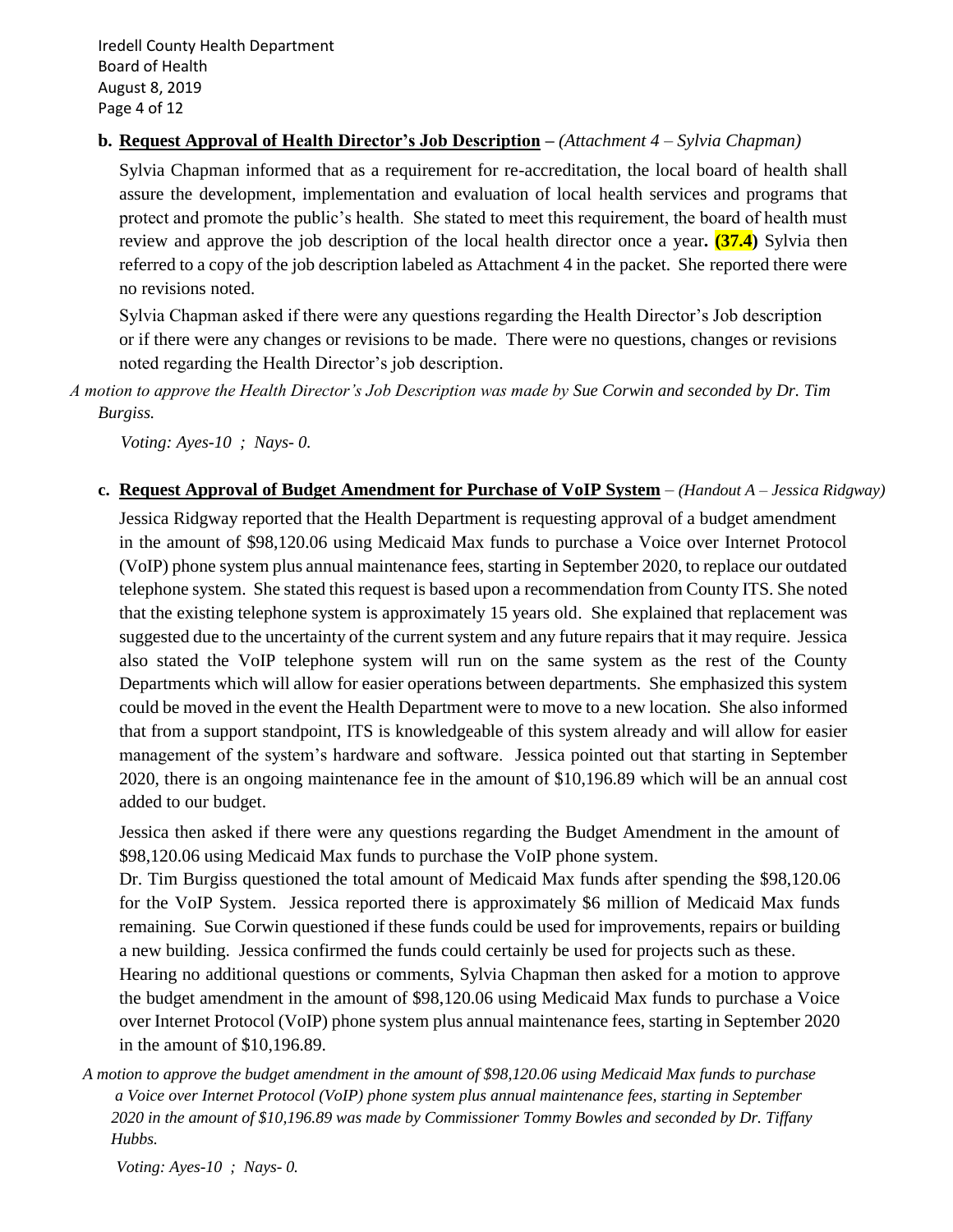Iredell County Health Department Board of Health August 8, 2019 Page 5 of 12

### **VII. Items for Discussion and Action as Needed**

#### **a. Financial Report**

Jessica Ridgway referred to the financial reports labeled as Attachment 6 and Handout B highlighting the financials for both June 2019 and July 2019. She stated the revenue and expenditure report reflects the essential services that are being provided at this agency. She noted the essential services include, but are not limited to, the provision of communicable disease services, health education/promotion, environmental health services, workforce development, program evaluation and policy development. For the month ending June 2019 which also closes out the fiscal 2018-19 year, the Revenues were 86.1% and the Expenditures were 90.3%. Jessica noted these numbers are preliminary as the fiscal year hasn't closed yet therefore are subject to change. Next, she reported on the financials for the month ending July 2019, highlighting the Revenues were 7.3% and the Expenditures were 6.5%.

Jessica then asked for board discussion related to the financial report given. There was no additional discussion or questions noted.

#### **b. Semi-Annual Divisional Statistical Reports**

### **1) Clinical Services Division** *(Attachment 7 – Mary Gantt)*

The attachment included a six-month graph of clinic numbers. The STD numbers have been up and down over the last year. Mary stated that a rise in numbers indicates those individuals are getting seen and treated. Maternal Health is still down on the graph but noted that in comparison from this time in 2018, there has been a slight increase. Mary pointed out that our WIC participation numbers have decreased but noted a decline has been seen across the Nation. She stated TV campaigns have been developed recently advertising the program across the state. Mary then referred to the graph for Dental and reported there continues to be a decrease. Jane Hinson stated the decrease is the result of private dental providers now accepting Medicaid.

Mary then asked if there were any questions regarding the Clinical Services Division semiannual statistical report. There were no questions noted.

### **2) Environmental Health** *(Attachment 8 & 9 – Brady Freeman)*

Brady reported on the data for the OSWP Program as noted in Attachment 8 of the packet. He informed things have been staying steady but noted an increase in some areas. He emphasized to date, there is still no backlog. Brady then reminded that in 2016, non-mandated inspections were stopped because of a back-log however he informed that the program is currently in the process of re-starting the maintenance inspections. Brady provided additional details later in the meeting.

Next, Brady reported on the data for the Food Protection & Facilities Program and referred to Attachment 9 of the packet. He stated that inspections are steady but also noted an increase in the number of permits issued. He reminded the increase is due to some of these permits are seasonal (swimming pools).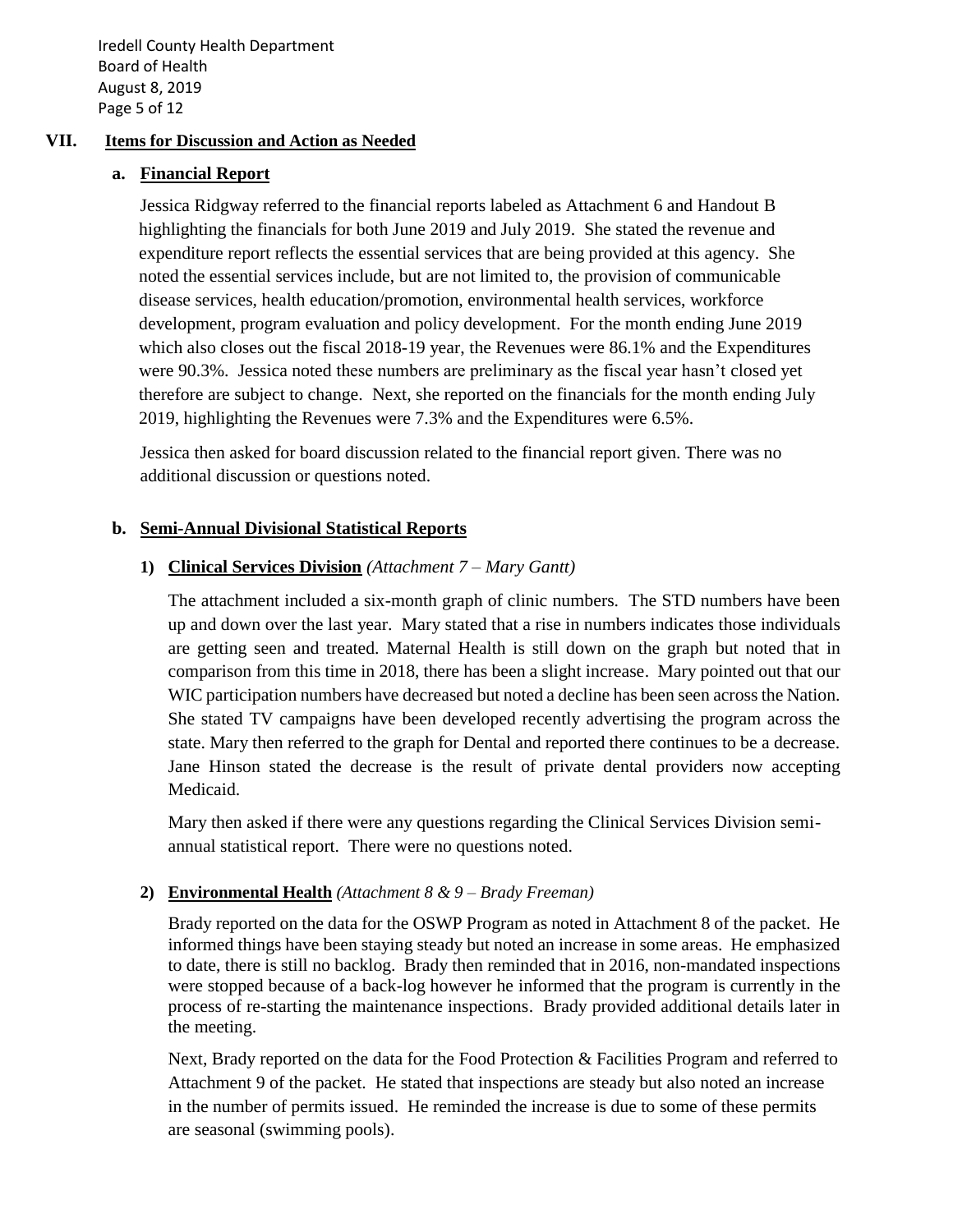Iredell County Health Department Board of Health August 8, 2019 Page 6 of 12

> Brady then asked if there were any questions regarding the semi-annual statistical reports for either the OSWP Program or FP  $&$  F Program areas of the Environmental Health Division. There were no questions noted.

### **c. Environmental Health Maintenance Policy Updates** *(Brady Freeman)*

Brady Freeman provided a brief update on the On-Site Water Protection Operation and Maintenance Policy in accordance to N.C. Rule 15A NCAC 18A.1961. He explained that in North Carolina there are certain system types that are required to have a maintenance inspection to determine system compliance and functionality. Brady described the types of Systems as Type  $I - Type VI$  with the Type I representing a lower-scale system and the Type VI representing a higher-scale system. He noted the Health Department has the responsibility to complete maintenance on Types III, IV, V and VI systems at the frequency based on the system type. Brady stated there are approximately 5,000 septic systems in Iredell County. He continued by stating On-Site Program staff have completed an inventory of all septic systems that are required to have maintenance performed. He reported, with the pending new rule that changes maintenance inspection requirements, the onsite team has determined there are 2,209 systems that will need to be inspected. The OSWP Program Specialist has already begun performing inspections of large commercial and school septic systems in the County. Brady informed that plans are currently being made to implement the Maintenance Program as an improvement opportunity based upon the recommendation made as the result of our recent re-accreditation site visit audit. Brady expressed concern that once the EH OSWP staff begin contacting these individuals, he anticipates an increase in the number of complaints that are likely to occur therefore, he wanted to make the Board aware of this required maintenance inspection which was mandated by the State.

Brady asked if there were any questions regarding the update reported on the Operations and Maintenance Policy for inspection of certain types of Septic Systems.

There were no questions noted however a request was made by Commissioner Thomas Bowles for Brady to provide a presentation to the Board of Commissioners to update them on this pending new rule. Susan Robertson stated the presentation would be added as an appointment before the board and would be included on the Pre-Agenda Meeting scheduled at 5:00pm on September 17, 2019.

# **d. Health Director's Report** *(Handout A – Jane Hinson)*

# **Executive**

- **Employees of the Month:** Ronda Hart, Environmental Health Management Support, was the June Employee of the Month.
- **Public Health Nuisance Investigation (NCGS 130A-19):** The statute allows the Health Director to order abatement of a situation on private property that affects public health. Several days were spent investigating a complaint about a potential roach, flea and rodent infestation in a rental home. The concern was whether this situation impacted the health of the neighbors. I worked with Statesville Planning and Minimum Housing, DSS, Animal Control, the NC DPH State Veterinarian, NC DPH State Epidemiologist, NC DPH Entomologist and a National Bio Hazard Cleaning Company on this investigation. Several visits were made to the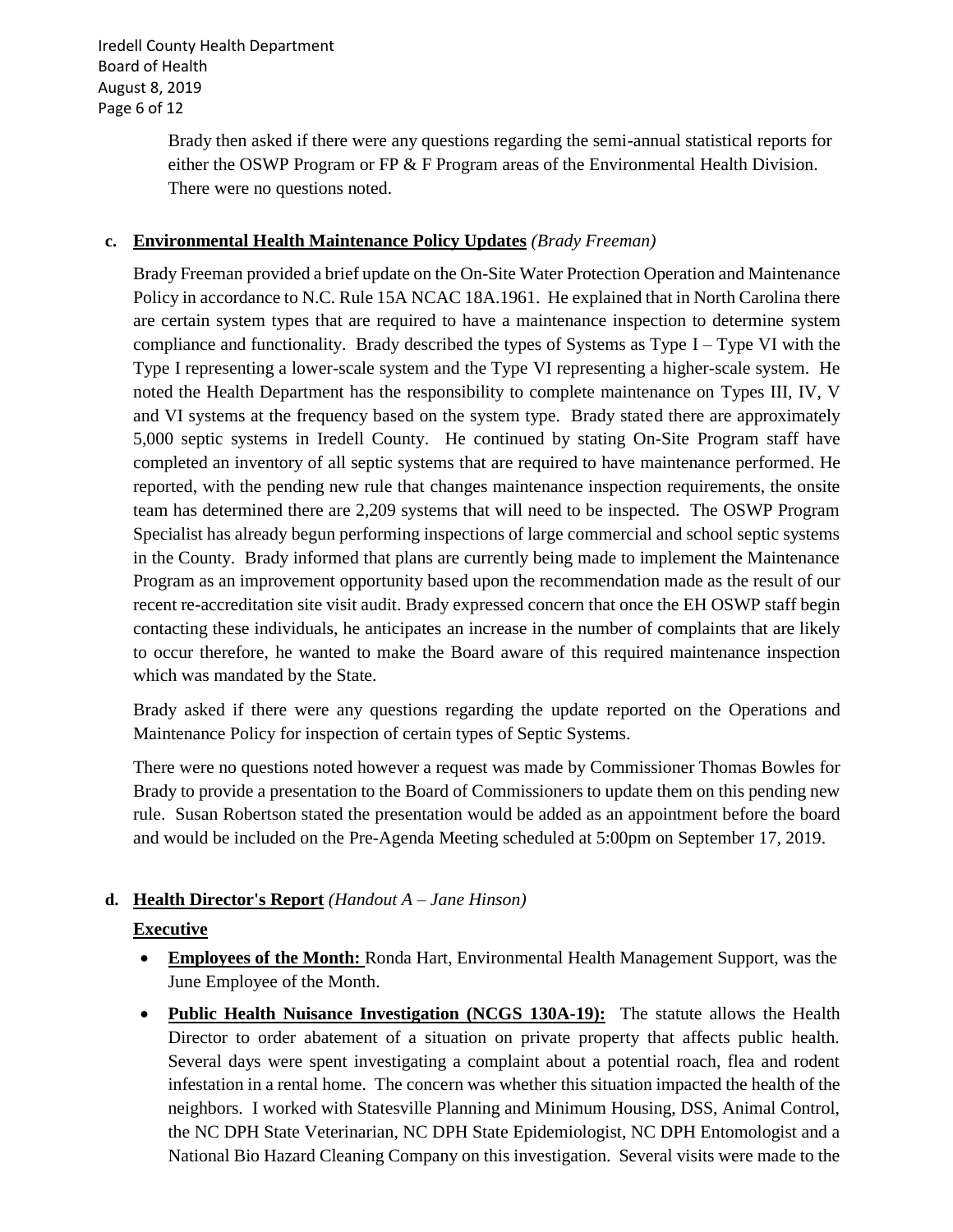Iredell County Health Department Board of Health August 8, 2019 Page 7 of 12

> property by health department staff. The owners quickly complied with my clean up request. A dumpster was put on the property and in less than a week, the entire house was cleaned of debris, urine, feces etc. The owners also contracted for the property to be fumigated twice. They intend to make needed repairs if allowed. The situation did not warrant the use of my authority under NCGS 130A-19 because the owners abated the situation promptly and a roach infested home does not pose a threat to the health of the neighbors per the State Epidemiologist.

### **Administration**

- **Medicaid Transformation:** We have received the red line Prepaid Health Plan contracts from our County Attorney and the private law firm that was hired. We are now in the negotiation phase with the Health Plans.
- **NC Health Information Exchange:** Governor Cooper signed into law House Bill 70, now NC Session Law 2019-23. The legislation has delayed the connectivity date to June 1, 2020. We are not connecting to the HIE until our electronic health record is ready to exchange data with the NC HIE.
- **Voice Over IP Phone System:** We have received a quote to purchase this new system for the Turnersburg site and the Mooresville site. The current system is 15+ years old and there are no warranties on the hardware. IT will manage the new system when it is installed.

### **Clinical**

- **Flu Vaccine:** We have reserved our supply of flu vaccine for the upcoming flu season. We have been told that all flu vaccine will be coming out later this year as the manufacturers are taking some extra time to try to get a better strain match.
- **Medical Countermeasures Full Scale Exercise:** The Emergency Preparedness Coord. is working on various staff trainings and exercises to prepare for the Medical Countermeasures Full Scale Exercise in March.
- **National Breastfeeding Week:** The week of August 5<sup>th</sup> is National Breastfeeding Week. The WIC Director and staff are planning various education and outreach activities to promote breastfeeding.
- **Continuity of Operations Plan:** Clinical services supervisors have completed a Continuity of Operations Plan for their sections so that operations can continue if we lose computer operations.
- **Measles Outbreak:** As of August 1, 2019, there have been 1,172 cases (up 150 since our June meeting) in the country in 30 states. 124 people have been hospitalized with 64 having complications like pneumonia, meningitis and encephalitis. 75% of the outbreak has come from NY and NY City. The majority of those infected are unvaccinated. There are still no cases in North and South Carolina.
- **Ebola Outbreak:** The World Health Organization declared the outbreak in the Democratic Republic of the Congo to be a public health emergency of international concern. This outbreak has been going on for a year with 2,428 individuals infected and 1,604 deaths (66% fatality rate). It has been difficult to identify and vaccinate all case contacts to prevent further spread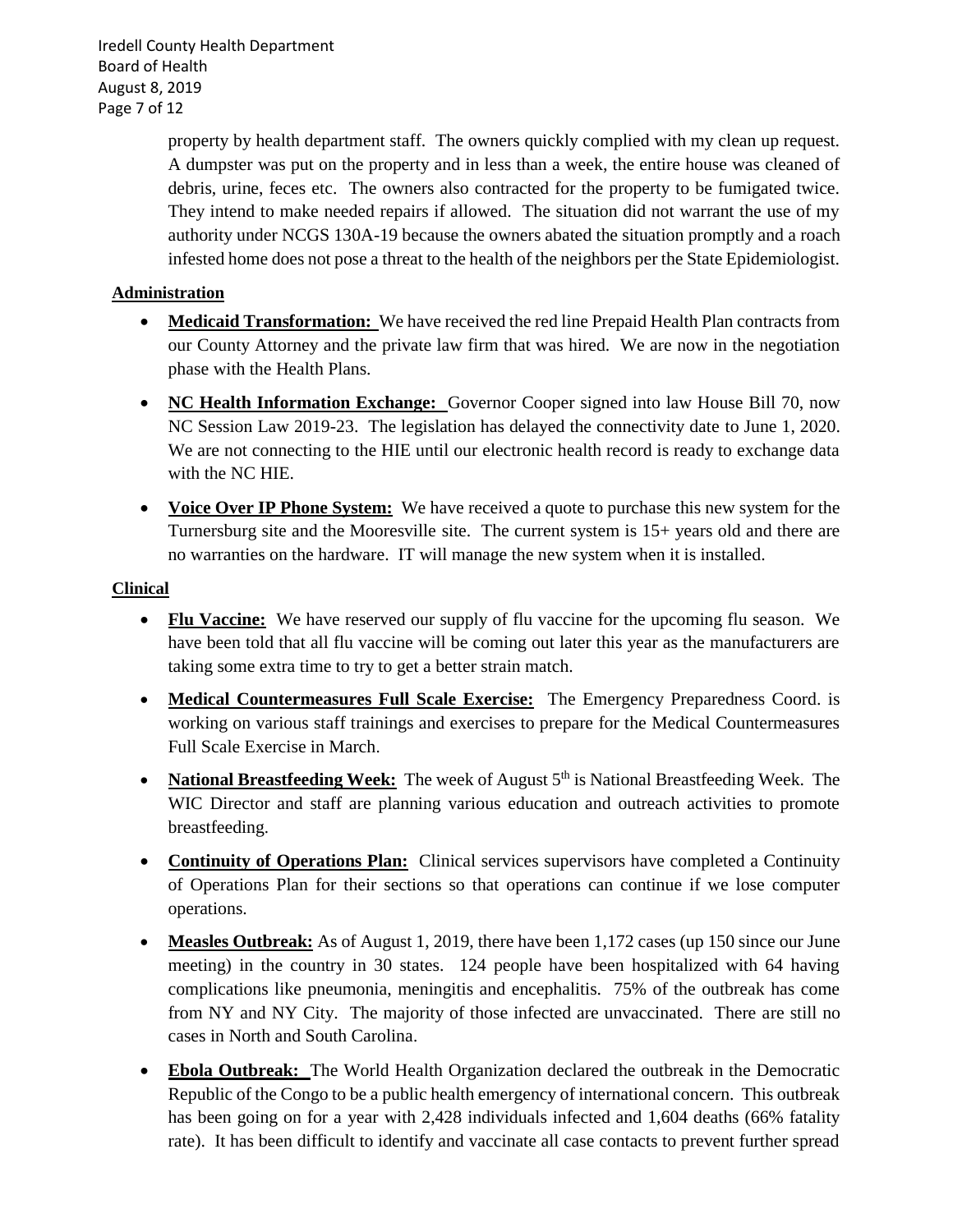Iredell County Health Department Board of Health August 8, 2019 Page 8 of 12

> of the infection. There is continued high risk of spread in the region with low risk of spread outside of the region. There are no travel restrictions at this time.

• **WIC**: The WIC program won a Loving Support Gold Award of Excellence for Exemplary Breastfeeding Support and Practice from the State WIC Department.

### **Public Health Development & Promotion**

- **Accreditation:** The agency Accreditation Coordinator (AAC) has been learning about the new re-accreditation dashboard and will attend the AACs formal training on August  $8<sup>th</sup>$  and  $9<sup>th</sup>$ .
- **Workforce Development Plan:** We will be working on the annual Workforce Development Plan/Policy to streamline the format and enhance the onboarding process.
- **Partnership for Young Children:** The Director has been affiliated with the Partnership for the past 10 years and has been appointed the Board Chair having served for two years as Vice-Chair.
- **School Open Houses:** The Public Information Officer is preparing educational material to deliver to each school in Iredell County for upcoming open houses. Private schools will be targeted this year for the first time as well.
- **Infant/Child Fatality Taskforce:** The Taskforce is beginning to plan outreach events. Officers are as follows: Chair: Andrew Donawa, Statesville Fire Department; Vice Chair: Joanne Rogers, Partnership for Young Children; Secretary: Christen Fries, Partnership for Young Children; Treasurer: Deanna Myers, Guardian ad Litem.
- **Project Alert & Health Rocks:** Through a partnership with Mooresville Police Department, team members taught Project ALERT and Health Rocks, both evidence-based substance use prevention programming, to 18 at risk you participants during a two-week camp.
- **Get Fit Iredell:** The Committee met to plan events for 2019-2020. Upcoming events include: October: Kickball Tournament, November: Family friendly cooking demonstration, February: Dodgeball Tournament and May: Fun Day 5K.

# **Environmental Health**

- **On site- Water Protection Conference:** Brady Freeman, our Environmental Health Director, was asked to do a presentation at the conference on July 31, 2019 related to the Virginia Tech Water Sampling project.
- **Thyroid Cancer:** On July 8, 2019, the NC Thyroid Cancer Panel published their report of recommendations on ways to continue to study and research elevated thyroid cancer rates in North Carolina. (Please see handout for a synopsis of the report). Brady Freeman, Susan Robertson and Jane Hinson will be attending a meeting in Chapel Hill with local and state elected officials, NC DHHS, NC DEQ, UNC and Duke University on August 12, 2019 to develop a plan of action for Iredell County related to the report recommendations.
- **Staffing:** One of our Food Protection and Facilities authorized staff members accepted a position in the Onsite Water Protection program in Alamance County. We have just hired a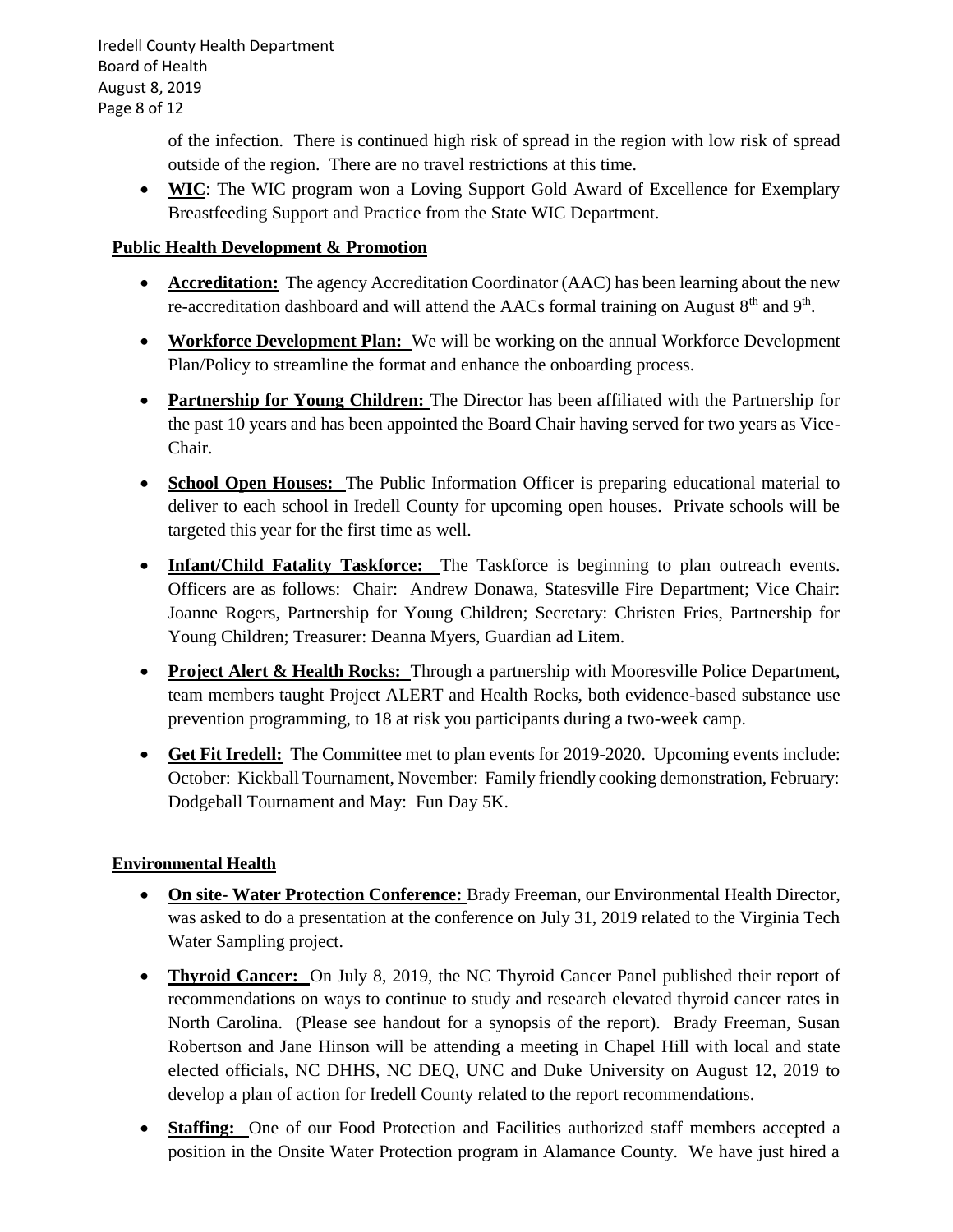Iredell County Health Department Board of Health August 8, 2019 Page 9 of 12

> new intern for this vacant position. We also continue to utilize contracted services from two authorized agents in another County to help with inspections in the vacant territory.

• **Maintenance Program:** The onsite program has inventoried all septic systems required to have maintenance performed by the environmental health division under current rules. With the pending new rule that changes maintenance inspection requirements, the onsite team has determined that there are 2,209 systems that will need to be inspected. The OSWP Program Specialist has already begun performing inspections of large commercial and school septic systems in the County.

### **Legislation**

- **SL 2019-88 (Artificial Swimming Lagoons):** Directs the Commission for Public Health to adopt rules by December 1, 2019 for the construction and operation of "artificial swimming lagoons" (body of water used for recreational purposes with more than 20,000 sq. ft. of surface area, an artificial liner, and a method of disinfectant).
- **SL 2019-141 (Allows use of Oyster Shells as Serving Dishes):** A food establishment may reuse an oyster shell to serve shucked oysters that are cooked, provided the establishment meets certain requirements. This law is effective October 1, 2019.

Jane then asked if there were any questions regarding the information highlighted in her report. There were no questions noted.

# **e. Activities Summary** *(Attachment 10 and Handout D – Jane Hinson)*

Jane briefly reported on the data in the Activities Summary. She noted that Attachment 10 included data for the month of June and also reflects the final reporting for FY 2018-19 data. She also referred to Handout D, which reflects data reported for the month of July. She briefly highlighted the following areas in comparison from 2018 to 2019 data:

- Increase in Immunizations: July  $2018 192$  and July  $2019 239$
- Increase in Dental: July  $2018 297$  and July  $2019 359$
- Increase in number of Walk-In Lab Patients Served: July 2018 180 and July 2019 213
- Increase in number of Walk-In Lab Test Performed: July 2018 707 and July 2019 994
- Increase in OSWP Site Visits: July  $2018 298$  and July  $2019 345$
- Increase in Consultative Contacts in FP&F Program: July 2018 215 and July 2019 453

Jane also mentioned there were a total of 18 positive rabies cases reported for FY 2018-19 which was also the exact same number as reported for FY 2017-18.

Jane then asked if there were any questions with regard to the Activity Summary. There were no questions or comments noted.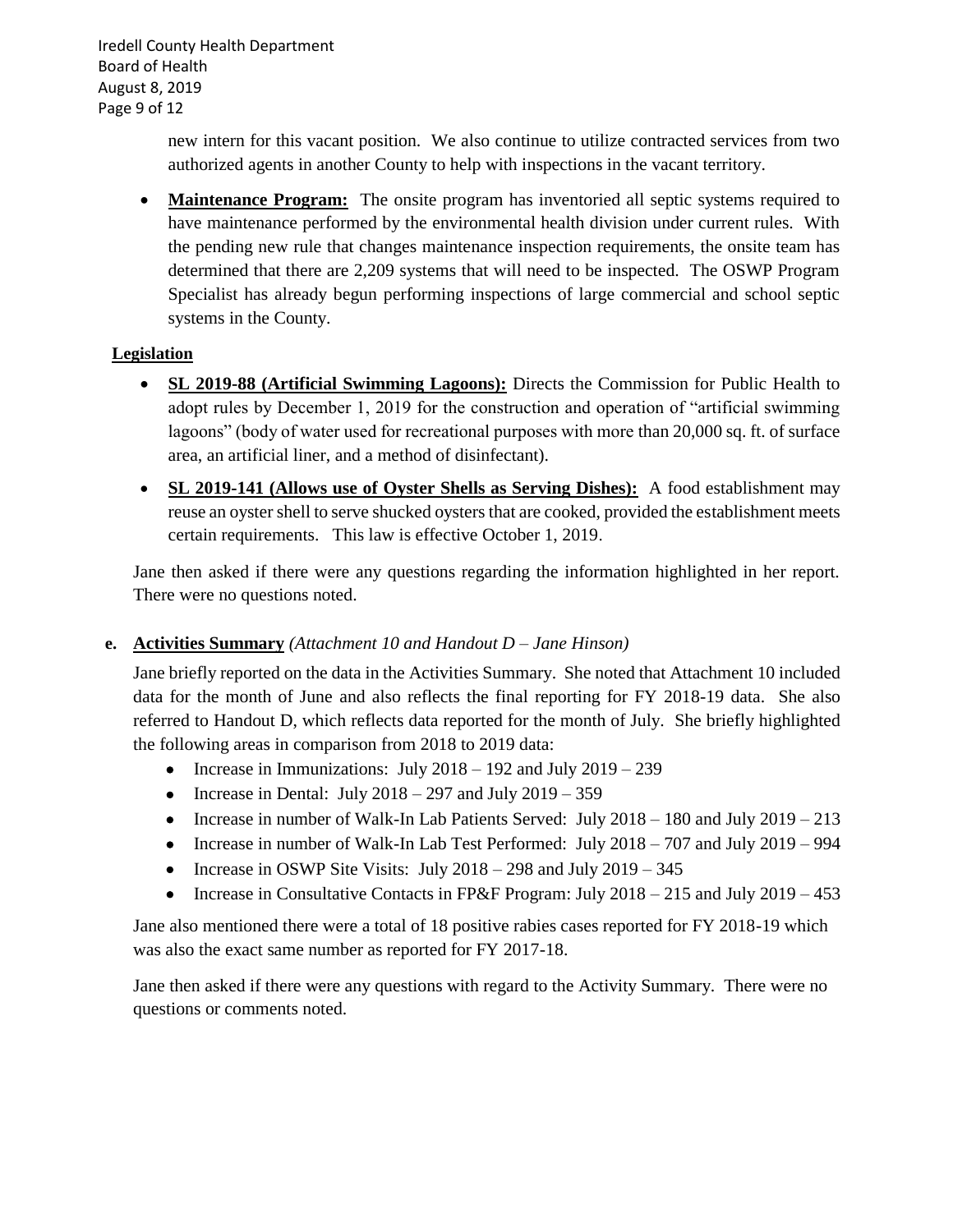Iredell County Health Department Board of Health August 8, 2019 Page 10 of 12

### **VIII. Closed Session**: **N.C.G.S. 143.318 11 (6)**

- **a. Health Directors Performance Evaluation** *(Attachment 11 – Sylvia Chapman)*
- *A motion to move into closed session to discuss the Health Director's Performance evaluation was made by Candace Reeves and seconded by Jerry Turner at 8:25pm.*

*Voting: Ayes – 10 ; Nays – 0*

#### *Board of Health: Closed Session Meeting Discussion: N.C.G.S. 143.318 11 (6)*

*A motion to adjourn the closed session meeting and return to open session was made by Commissioner Thomas Bowles and seconded by Lisa Warren at 8:50pm.*

 *Voting: Ayes – 10 ; Nays – 0.*

#### **IX. Other Discussion**

Sylvia Chapman asked if there were any additional items for discussion.

There were no additional items for discussion.

### **X. Adjournment**

Sylvia Chapman asked for a motion to adjourn the meeting.

*A motion to adjourn the meeting was made by Commissioner Thomas Bowles and seconded by Dr. Tiffany Hubbs at 8:55pm.*

 *Voting: Ayes – 10 ; Nays - 0.*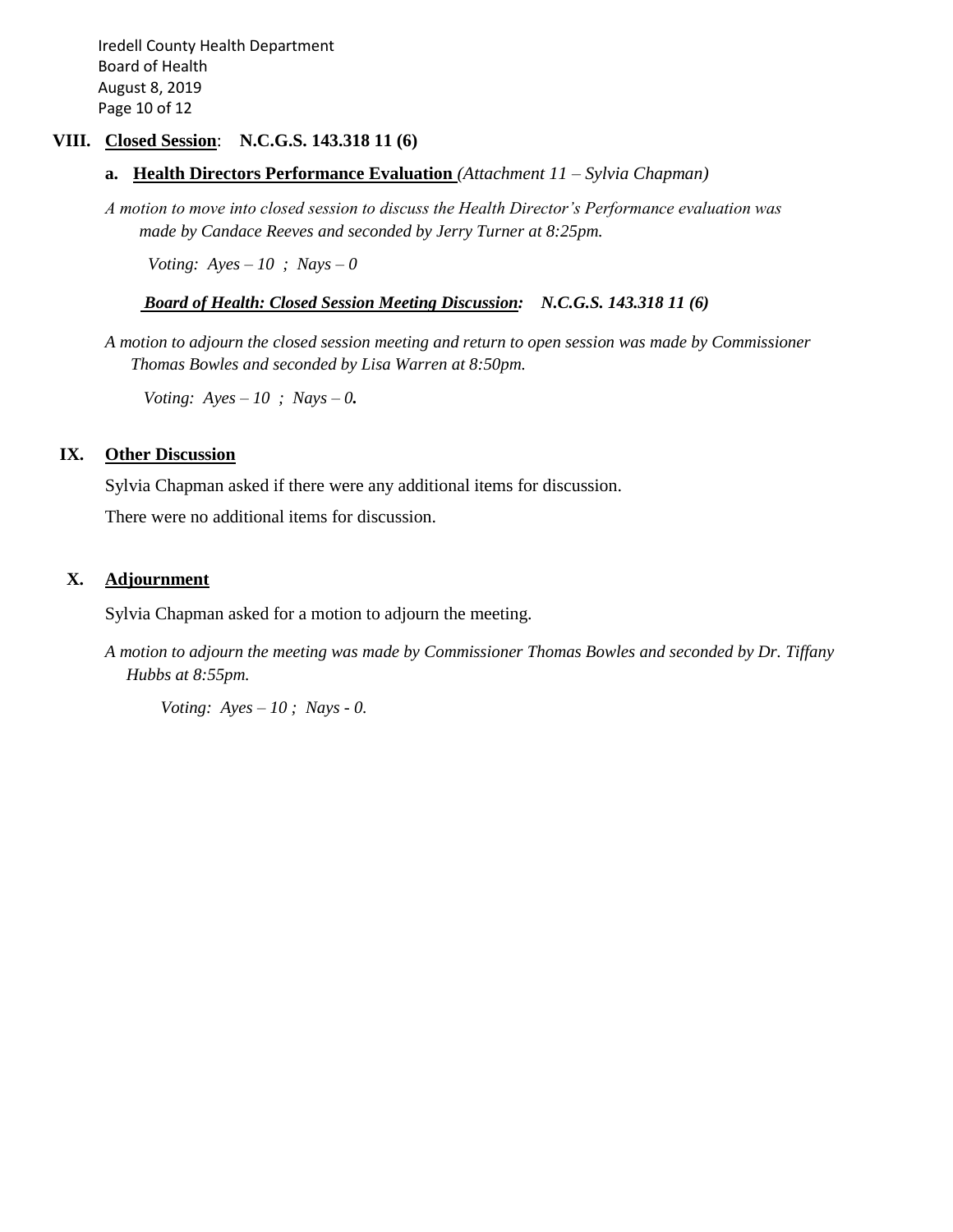Iredell County Health Department Board of Health August 8, 2019 Page 11 of 12

# **XI. Reports:**

| A. Health Director                       | <b>Handout C</b> – Health Director's Report presented by Jane Hinson in Section<br>VII-D                                                                 |
|------------------------------------------|----------------------------------------------------------------------------------------------------------------------------------------------------------|
|                                          | <b>Attachment 10</b> – Activities Summary (2018-19) presented by Jane Hinson<br>in Section VII-E                                                         |
|                                          | <b>Handout D</b> – Activities Summary ( <i>July 2019</i> ) presented by Jane Hinson in<br>Section VII-F                                                  |
| <b>B.</b> Personnel                      | <b>Attachment 5</b> – Health Director's Job Description presented by Sylvia<br>Chapman in Section VI-B                                                   |
|                                          | Attachment 11 - Health Director's Performance Evaluation presented by<br>Sylvia Chapman (Closed Session: N.C. G.S. 143.318.11 (6) ) in Section<br>VIII-A |
| C. Finance/Budget                        | <b>Handout A</b> – Budget Amendment for Purchase of VoIP System presented<br>by Jessica Ridgway in Section VI-C                                          |
|                                          | Attachment 6 - June 2019 Financial Report presented by Jessica Ridgway<br>in Section VII-A                                                               |
|                                          | <b>Handout B</b> – July 2019 Financial Report presented by Jessica Ridgway in<br>Section VII-A                                                           |
| D.IT                                     |                                                                                                                                                          |
| E. Clinical                              | Attachment 2 - Additional Codes and Fees for Clinical Services -<br>Consent Agenda presented by Sylvia Chapman in Section V-E                            |
|                                          | Attachment 4 - Amended Fees for Clinical Services Fee Schedule for FY<br>19-20 – Consent Agenda presented by Sylvia Chapman in Section V-F               |
|                                          | Attachment 7 - Clinical Services Semi Annual Statistical Report presented<br>by Mary Gantt in Section VII-B (1)                                          |
| <b>F. Environmental Health</b>           | Attachment 8 & 9 - Environmental Health Semi-Annual Statistical Report<br>presented by Brady Freeman in Section VII-B (2)                                |
| <b>G. Health Education</b>               |                                                                                                                                                          |
| H. Public Health Development & Promotion |                                                                                                                                                          |
| <b>I. Management/Clinical Support</b>    |                                                                                                                                                          |
| <b>J. Vital Records</b>                  |                                                                                                                                                          |
| <b>K. Board Education</b>                | <b>Clinical Services Presentation - Overview of Medical Programs:</b><br>Presented by Mary Gantt in Section IV                                           |
| L. Other                                 | *Attachment 1 - April 11, 2019 BOH Meeting Minutes - Consent Agenda<br>presented by Sylvia Chapman in Section V-B                                        |
|                                          | *Attachment 2 - 2018 CFPT Report - Consent Agenda presented by Sylvia<br>Chapman in Section V-C                                                          |
|                                          | *Attachment 12 - BOH By-Laws & Operating Procedures presented by<br>Sylvia Chapman in Section VI-A                                                       |
|                                          | Attachment $1 - 2017$ Cause of Death & Age of Child Report – Consent<br>Agenda presented by Sylvia Chapman in Section V-C                                |
|                                          | Attachment 2 - June 13, 2019 BOH Meeting Minutes - Consent Agenda<br>presented by Sylvia Chapman in Section V-D                                          |
|                                          | Handout - Budget Amendment to pay back excess reserve funds for CC4C<br>and OBCM Programs presented by Sylvia Chapman in Section V-D                     |

# **XII. Next Meeting Date**

The next meeting will be October 10, 2019 at 7:00 p.m.